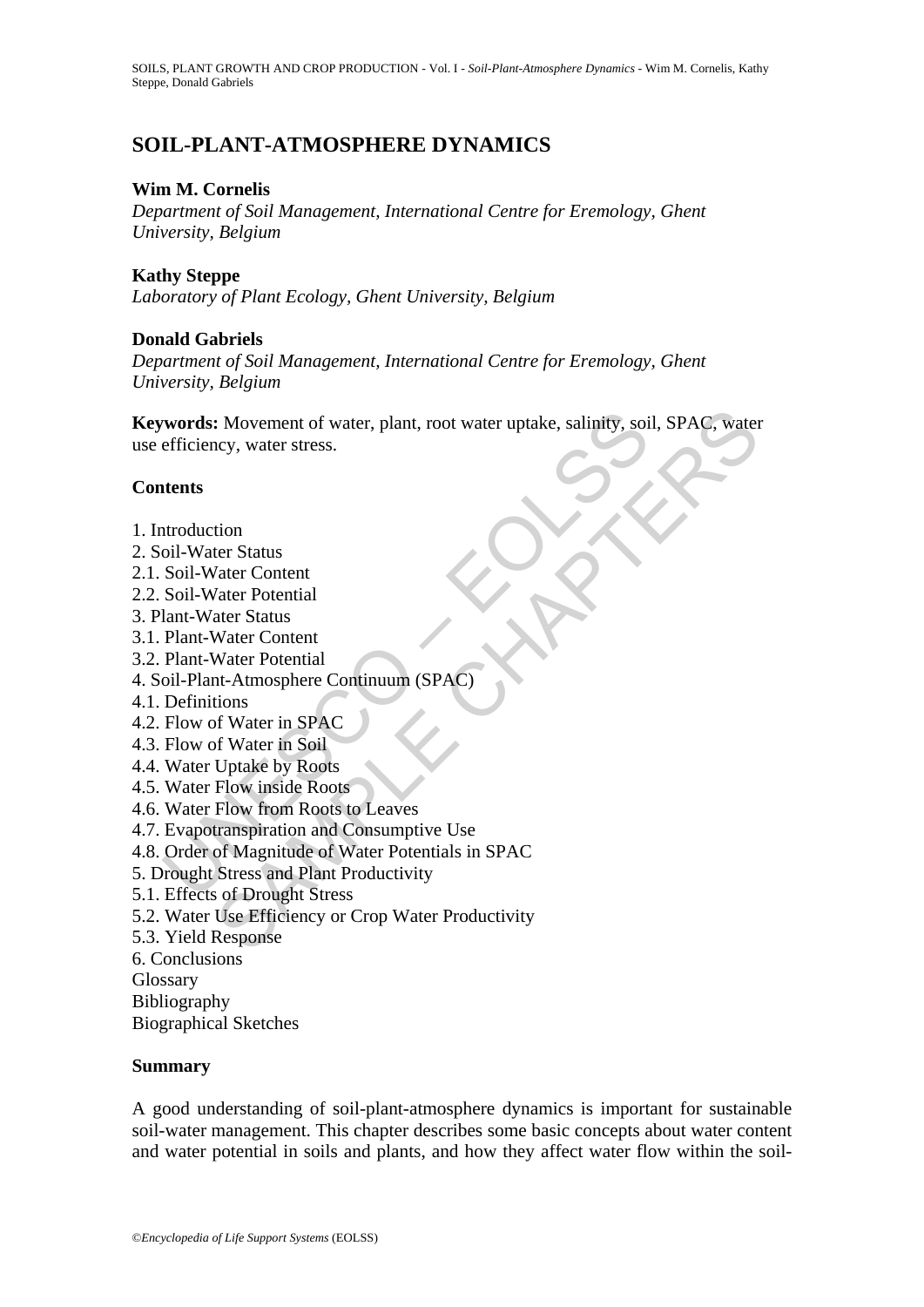plant-atmosphere continuum. This chapter highlights the water flow within soils and the forces driving this process, from soil to roots, leaves and atmosphere. Attention is given to root-water uptake as affected by salinity and water stress and to the concept of field capacity and wilting point. The effect of drought stress and its relation to crop yield is discussed, as well as some aspects related to water use efficiency and crop productivity, as well as and the strategies to increase it.

## **1. Introduction**

Water is one of the most common and most important resources on earth. It is essential for the existence of life, and the kinds and amounts of vegetation that can be found depend more on the quantity of water available than on any other single environmental factor (Kramer and Boyer, 1995). It is crucial to the physiology of plants, because of the important role that water plays in all physiological processes and because of the large quantities that are required. Water acts as a solvent and transport medium at cellular level (for metabolites) and at whole plant level (for carbohydrates and nutrients). It keeps turgor in the plant's tissue, which is a prerequisite for growth. Water is also used in the photosynthesis process and it serves as cooling medium during transpiration.

oriant role that water plays in all physiological processes and be<br>oriant role that water plays in all physiological processes and be<br>intities that are required. Water acts as a solvent and transport in<br>the lot of the most notice that water plays in all physiological processes and because of the lind are required. Water acts as a solvent and transport medium at cell<br>metabolities) and at whole plant level (for carbonydrates and nutrients<br>or i One of the most important sources of water to plants is the soil, the pedosphere – typically a few meters thick – which forms the interface with the atmosphere (air), the biosphere (living organisms), the hydrosphere (surface water and groundwater) and the geosphere (earth). Soil has the amazing property that it can retain water for substantial periods of time, and then release it afterwards. However, though renewable, water is also a scarce resource. Moreover its retention and availability to plants are a function of soil texture and structure, amount and kind of solutes, and cultural practices. A better understanding of soil-plant-atmospheric dynamics is therefore important for sustainable soil-water management.

## **2. Soil-Water Status**

The water status in soils can be defined in terms of (1) the amount of water in a given soil (on a mass or a volume basis), i.e. gravimetric or volumetric soil-water content, and (2) the forces acting on water in the matrix, i.e. soil-water potential. Many processes in the soil-plant-atmosphere continuum are influenced by the amount of water, including gas exchange with the atmosphere, diffusion of air and nutrients to plant roots, soil temperature and hence the activity of microorganisms, and the rate at which dissolved (agro)chemicals are transported through the root zone.

The forces exerted on water by the soil matrix affect e.g. the efficiency of water absorption by plant roots, the amount of drainage due to gravity, and the extent of upward movement of water and solutes.

The soil-water content tells little about the amount of water available to plants. A sandy soil may be saturated at a water content that is near wilting point for a loamy soil. Soilwater content is also not sufficient to explain the movement of water in soils. When a sandy soil is brought in contact with a loamy soil of equal water content, water will move from the sand to the loam.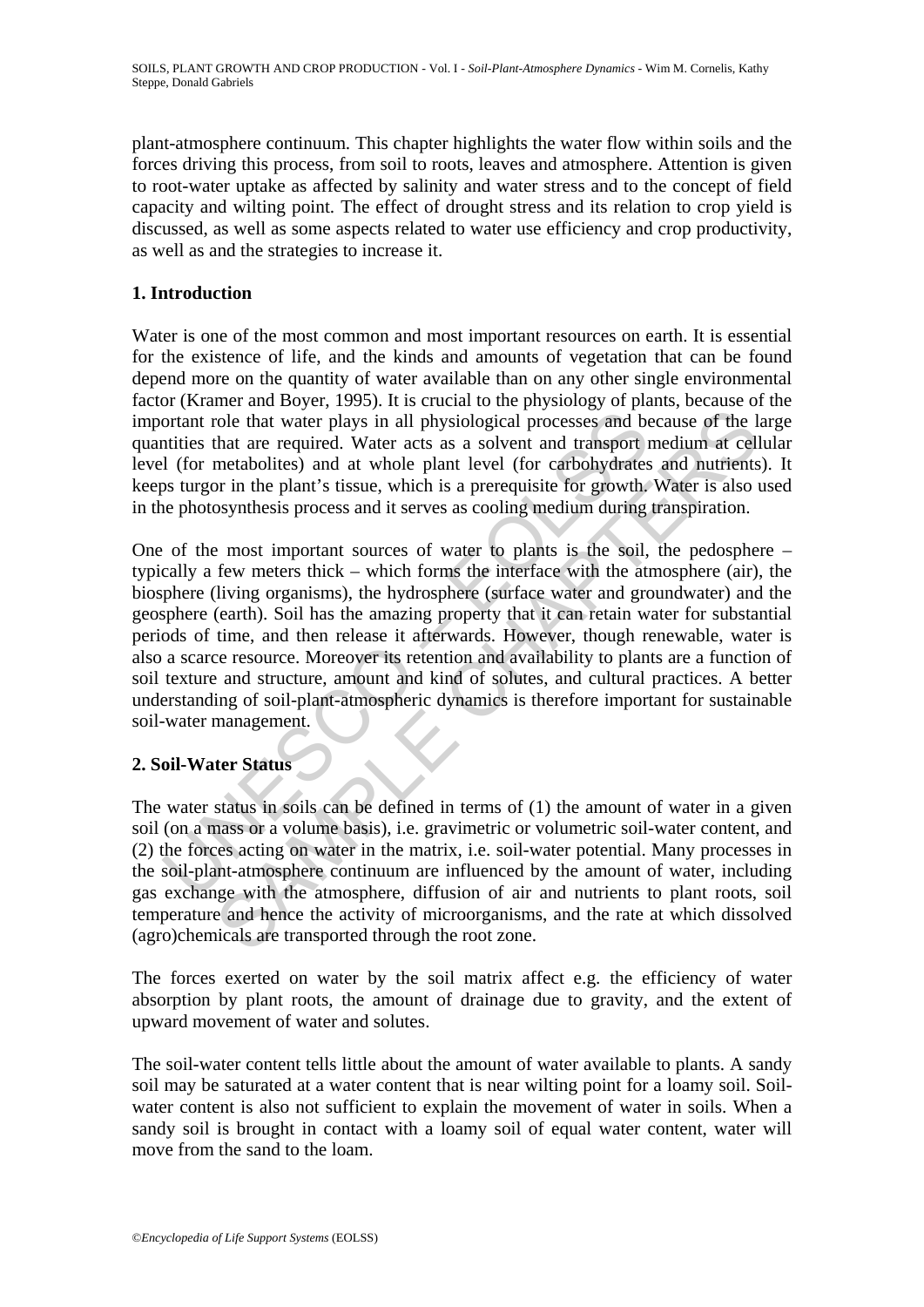SOILS, PLANT GROWTH AND CROP PRODUCTION - Vol. I - *Soil-Plant-Atmosphere Dynamics -* Wim M. Cornelis, Kathy Steppe, Donald Gabriels

### **2.1. Soil-Water Content**

Soil-water content or soil-moisture content can be expressed in various ways. The *gravimetric soil-water content*  $w$  (kg kg<sup>-1</sup>) is expressed relative to the mass of oven-dry soil according to:

$$
w = \frac{M_{\rm w}}{M_{\rm s}}\tag{1}
$$

where  $M_w$  is the mass of water (kg) and  $M_s$  is the mass of the solids, i.e. the mass of the oven-dry soil (kg). By convention, oven-dryness is reached after drying a sample at 105 °C till constant weight.

It is often desirable to express soil-water content on a volume basis. The *volumetric soil-water content*  $\theta$  (m<sup>3</sup> m<sup>-3</sup>) is the volume of water per bulk volume of oven-dry soil:

$$
\theta = \frac{V_{\rm w}}{V} \tag{2}
$$

where  $V_w$  is the volume of water (m<sup>3</sup>) and V is the bulk volume of oven-dry soil (m<sup>3</sup>). If bulk density  $\rho_b$  (Mg m<sup>-3</sup>) is known,  $\theta$  can be calculated as:

$$
\theta = \frac{\rho_{\rm b}}{\rho_{\rm w}} w \tag{3}
$$

where  $\rho_w$  is the density of water (Mg m<sup>-3</sup>).

often desirable to express soil-water content on a volume base<br>water content  $\theta$  (m<sup>3</sup> m<sup>-3</sup>) is the volume of water per bulk volume<br> $\frac{V_w}{V}$ <br>re  $V_w$  is the volume of water (m<sup>3</sup>) and V is the bulk volume of ov<br>density desirable to express soil-water content on a volume basis. The *volume*<br>content  $\theta$  (m<sup>3</sup> m<sup>3</sup>) is the volume of water per bulk volume of oven-dry so<br>the volume of water (m<sup>3</sup>) and *V* is the bulk volume of oven-dry soil Other related definitions include *degree of saturation* or *water-filled pore space*, where the volume of water is expressed relative to the volume of pores (or volumetric water content over porosity), the *moisture ratio*, which is the volume of water over volume of solids and often used in case of soil subjected to swelling and shrinkage, and *soil-water storage* or *equivalent water depth*, which is the volumetric water content times the soil depth increment having that water content.

Soil-water content can be measured directly in a gravimetric way with oven or microwave oven drying, or indirectly with a variety of methods, the most important ones being neutron scattering methods, electrical resistance methods, Time Domain Reflectometry (TDR), and capacitance and Frequency Domain (FD) methods.

## **2.2. Soil-Water Potential**

Soil water, like other bodies in nature, can contain energy in different quantities and forms. Classical physics recognizes two principal forms of energy, kinetic and potential. Since the movement of water in the soil is quite slow, its kinetic energy, which is proportional to the velocity squared, is generally considered to be negligible. On the other hand, the potential energy, which is due to position or internal condition, is of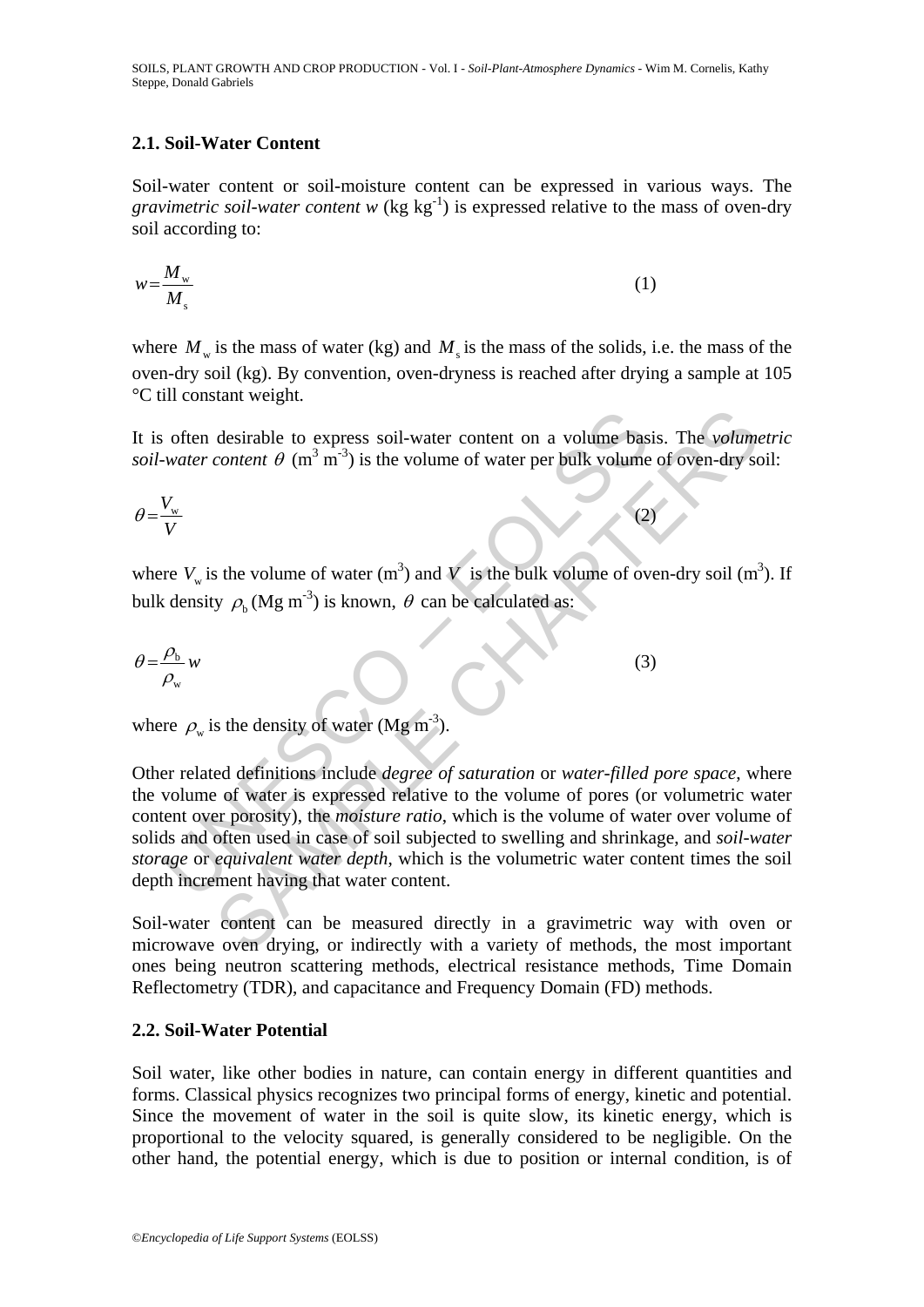SOILS, PLANT GROWTH AND CROP PRODUCTION - Vol. I - *Soil-Plant-Atmosphere Dynamics -* Wim M. Cornelis, Kathy Steppe, Donald Gabriels

primary importance in determining the state and movement of water in the soil under isothermal conditions.

Soil water is subject to several tension fields the net effect of which results in a deviation in potential energy relative to that of a reference state. Since there is no absolute scale of energy, soil-water potential is defined relative to such reference or standard state. The latter is conventionally defined as the state of pure (no solutes), free (no external forces other than gravity) water at a reference pressure, reference temperature and reference elevation and is arbitrarily given the value of zero (Bolt, 1976). The potential energy due to the several tension fields expressed per unit quantity of soil water, relative to that of the standard state, is called the *total soil-water potential*  $(\psi_{s})$ . Quantity of water can be expressed as a mass, a volume or a weight, and accordingly soil-water potential can be expressed in units of J  $\text{kg}^{-1}$  (and then called chemical potential used exclusively in chemical thermodynamics), Pa (soil-water potential) or m (soil-water potential head).

The primary forces acting on water held within a soil are:

- Matric forces resulting from interaction of the solid phase with the liquid and gaseous phase, including binding to soil solids and interfacial curvature;
- Osmotic forces owing to differences in chemical composition of the soil solution;
- Forces induced by gravitation, air pressure and hydrostatic pressure; and
- Mechanical forces exerted by unsupported solid material on the soil water in case of swelling soils.

These different forces allow us to partition total soil-water potential  $\psi_s$  into different components:

$$
\psi_{s} = \psi_{sz} + \psi_{ss} + \psi_{sm} + \psi_{sp} + \psi_{sa}
$$
 (4)

bumay solution water potential can be explessed in thinks of  $\vec{J}$  kg<br>mical potential used exclusively in chemical thermodynamic<br>mital) or m (soil-water potential head).<br>primary forces resulting from interaction of the son-water potential can be expressed in timis of J kg (and then can<br>potential and exclusively in chemical thermodynamics), Pa (soil-w<br>proformal and exclusively in chemical thermodynamics), Pa (soil-w<br>y forces acting on wa where  $\psi_{sz}$  is the gravitational potential,  $\psi_{ss}$  the osmotic potential,  $\psi_{sm}$  the matrix potential,  $\psi_{\rm sn}$  the hydrostatic or pressure potential, and  $\psi_{\rm sa}$  the air pressure potential. The first subscript s denotes soil, in order to make a distinction between soil-water potential and plant-water potential. The components of the total water potential can have a positive and/or a negative value, depending on the type of physical or chemical forces which interfere with the mobility of water molecules in the system.

The *gravitational potential*  $\psi_{sz}$  is determined solely by the elevation of the point of interest relative to some arbitrary reference point (e.g. the soil surface). It is the energy per unit volume of water needed to raise a body against the gravitational pull from a reference level to the point of interest. Above the reference point, it has a positive value, and below the reference, it is negative.

The *solute* or *osmotic potential*  $\psi_s$  is determined by the presence of solutes in soil water, which lower its potential energy and its vapor pressure. Given that the pressure potential at a water level free of solutes is zero, it is always negative. It is the energy per unit volume of water when solutes identical in composition to the soil solution at the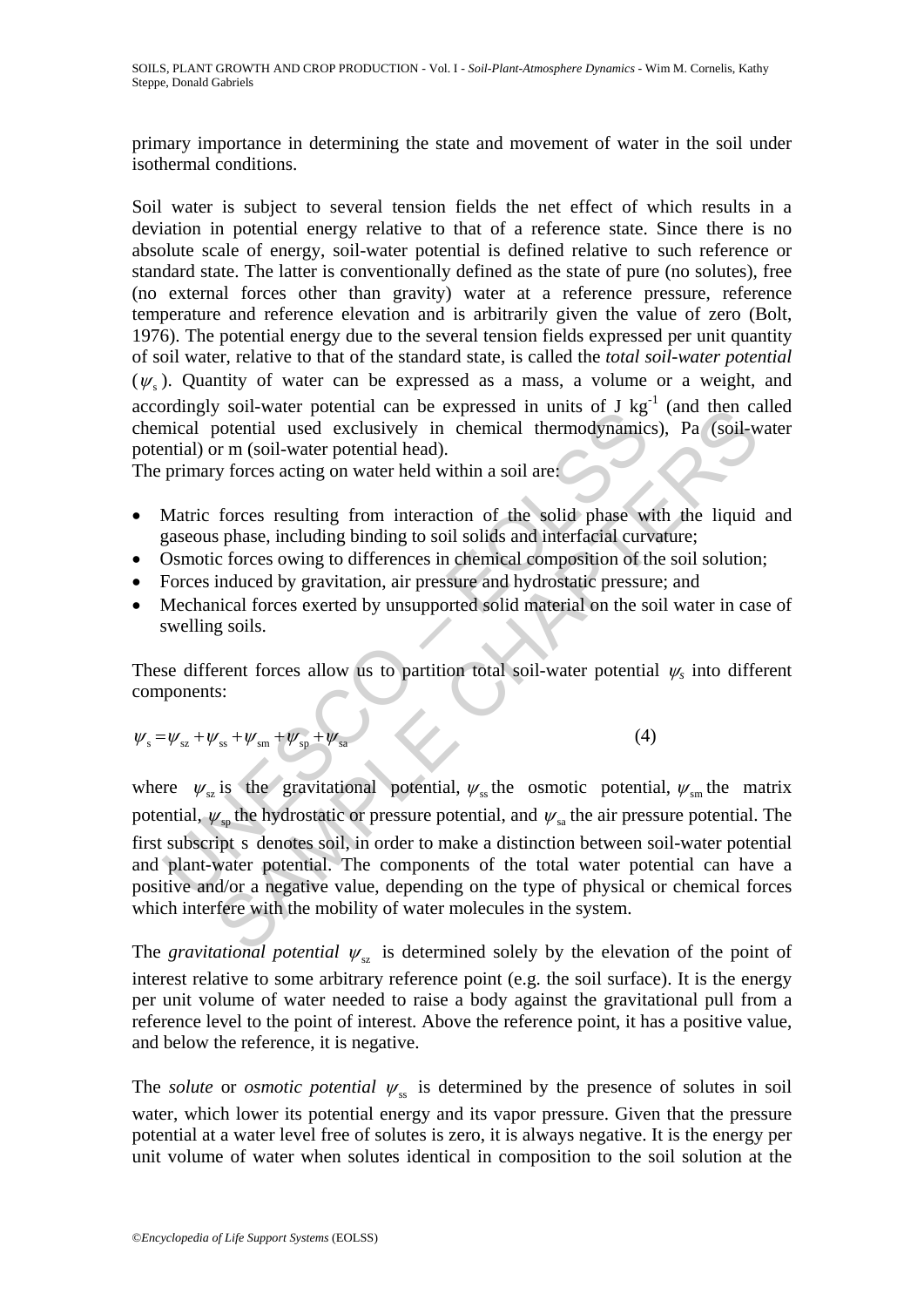point of interest in the soil are added to pure, free water at the elevation of the soil. The effects of solute potentials are negligible unless diffusion barriers, like soil-plant root interfaces and soil-water-air interfaces – when water evaporates, salts are left behind – exist.

The *matric potential*  $\psi_{\rm sm}$  results from the combined effects of adsorptive forces and capillarity within the soil matrix. It is the energy per unit volume of soil needed to transfer an infinitesimal quantity of water from a reference pool of soil water at the elevation of the soil to the point of interest in the soil at reference air pressure. The dominating mechanisms determining the matric potential include (1) adhesion of water molecules to solid surfaces due to short-range London-van der Waals forces and extension of these effects by cohesion through H bonds formed in the liquid, (2) ion hydration and binding of water in diffuse double layers (osmotic effect), (3) capillarity caused by liquid-gas and liquid-solid-gas interfaces interacting with the irregular geometry of soil pores. In an unsaturated soil, the matric potential is always negative and as the matric potential is decreasing, so is soil-water content. The negative of matric potential is suction or tension, which hence obtains a positive value.

The *hydrostatic pressure potential*  $\psi$ <sub>n</sub> is defined as the water pressure exerted by the overlying unsupported water (i.e. saturating the soil) on the point of interest in the soil. It is positive below a water table and zero at or above the water table.

The *air pressure potential*  $\psi$ <sub>a</sub> is defined as the change in potential energy per unit volume of water when the soil air pressure is changed from the pressure of the reference state to the pressure of the soil. For most practical cases, the air pressure potential is negligible small.

ation and bunding 0 water in units would have bundled by liquid-gas and liquid-solid-gas interfaces interacting metry of soil pores. In an unsaturated soil, the matric potential as the matric potential is decreasing, so i In omain of water in dirute colubie layers (osmotte principly, ( $\frac{1}{2}$ ) in liquid-gas and liquid-solid-gas interfaces interacting with the irregular of soil pores. In an unstaturated soil, the matric potential is alway In swelling soils, the matric potential  $\psi_m$  is divided into an *overburden* or *envelope pressure potential*  $\psi_{\mu}$  due to weight of overlying unsupported solids, and the *wetness potential*  $\psi_{w}$ , which is the matric potential at zero external air pressure and zero envelope pressure.

Since the effects of all forces other than gravity and solutes interact with each other, the soil physics committee of the International Soil Science Society (ISSS) grouped all components except  $\psi$ <sub>z</sub> and  $\psi$ <sub>s</sub> into the *tensiometer pressure potential*  $\psi$ <sub>tp</sub> (Bolt, 1976). *Soil-water potential* is the total potential minus the gravitational potential and is thus the result of inherent properties of the soil-water itself. It is typically measured with devices as piezometers, tensiometers and soil psychrometers.

## **3. Plant-Water Status**

Similarly to soils, the status of water in plants can be described in two ways. The first one is based on measures of the plant water content, whereas the second has a thermodynamic background and includes the chemical potential of water in the tissue (Boyer, 1995).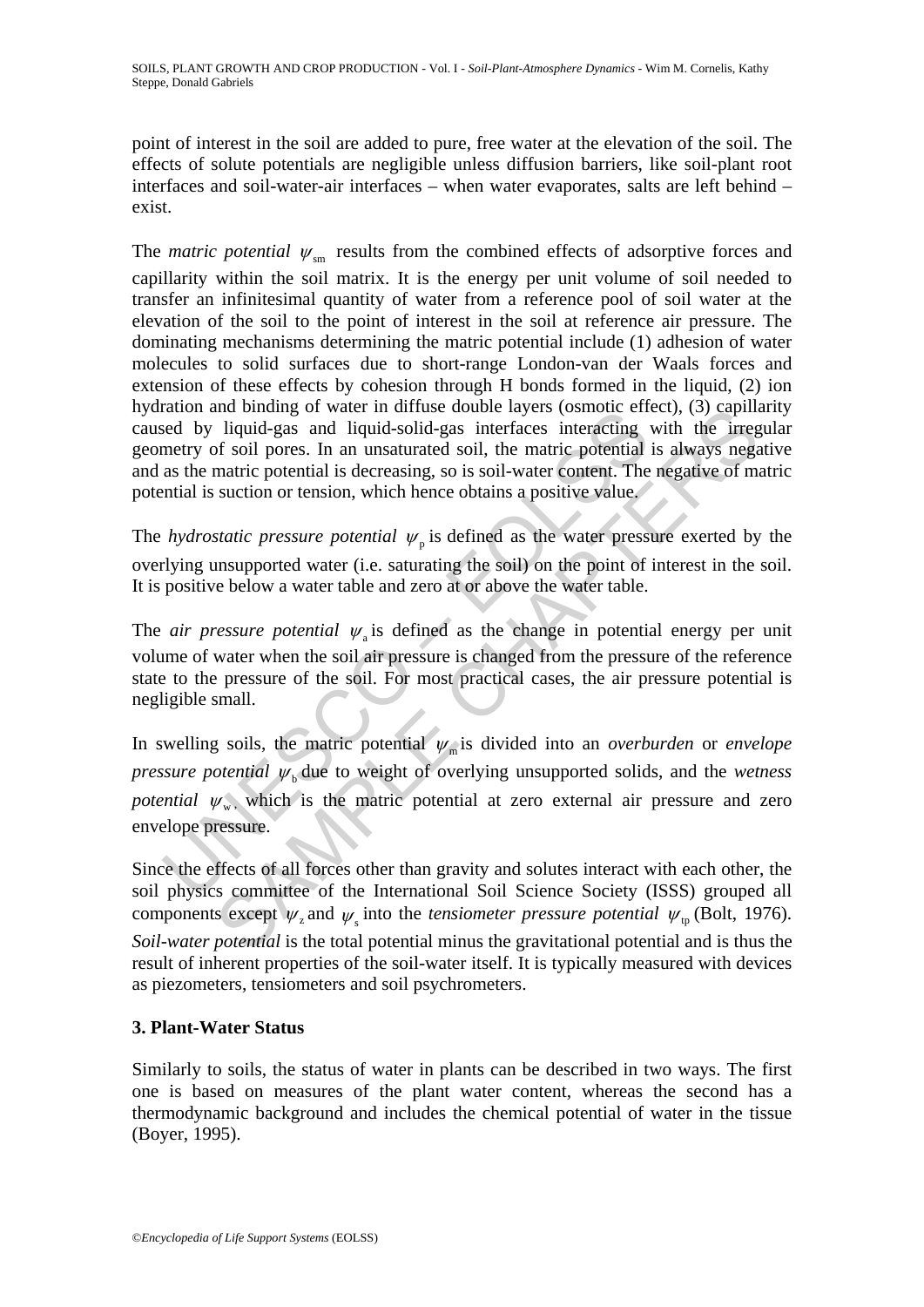- -
- -

# TO ACCESS ALL THE **20 PAGES** OF THIS CHAPTER, Visit[: http://www.eolss.net/Eolss-sampleAllChapter.aspx](https://www.eolss.net/ebooklib/sc_cart.aspx?File=E1-05A-05-00)

#### **Bibliography**

ASAE (1998). *Soil and Water Terminology*. ASAE S526.1 MAR95. ASAE St. Joseph, MI 49085-9659 USA. [Glossary by the American Society of Agricultural Engineers, now ASABE - American Society of Agricultural and Biological Engineers].

r Guossary by a Frienchean Sockey of Agitetican and Engineers, now ESFADE<br>cultural and Biological Engineers].<br>
iaanssen, W.G.M., Allen, R.G., Droogers, P., D'Urso, G., and Steduto, P. (2<br>
ataion and Drainage Wisdom into So ay by use American soores<br>and Biological Engineers].<br>
W.G.M., Allen, R.G., Droogers, P., D'Urso, G., and Steduto, P. (2004). *Inserting M*<br> *M.G.M.*, Allen, R.G., Droogers, P., D'Urso, G., and Steduto, P. (2004). *Insertin* Bastiaanssen, W.G.M., Allen, R.G., Droogers, P., D'Urso, G., and Steduto, P. (2004). *Inserting Man's Irrigation and Drainage Wisdom into Soil Water Flow Models and Bringing it Back Out: How Far Have We Progressed ?* In: Feddes, R.A., de Rooij, G.H., and van Dam, J.C., eds.: Unsaturated-Zone Modeling. Progress, Challenges and Applications. Kluwer Academic Publishers, Dordrecht, p. 263-299. [SWOT analysis about using soil-water flow models rather than budget type models].

Bolt, G.H. (1976). *Soil Physics Terminology*. Bulletin of the International Society of Soil Science, 49: 26- 36. [Because of the confusion about the various definitions of the components of soil-water potential, the ISSS defined these components in 1976].

Boyer, J.S. (1995). *Measuring the Water Status of Plants and Soils*. Academic Press, London, 178 pp. [A major reference book on soil-water-plant relationships].

Doorenbos and Kassam (1979). *Yield Response to Water*. FAO Irrigation and Drainage Paper 33, Rome. [The FAO Land and Water Development Division has played an active role during the past decades in developing and promoting guidelines and methodologies on crop water management at the field level that have become widely-used standards. The No. 33 paper is one of the standard papers].

Feddes, R.A., Kowalik, P.J. and Zaradny, H. (1978). *Simulation of Field Water Use and Crop Yield.* Simulation Monographs. Pudoc, Wageningen, 189 pp. [Widely-cited standard paper in which the concept of macroscopic root-water uptake was first described by Feddes and co-workers. These concepts are nowadays still used in a variety of crop-water models].

Gardner, W.R. (1960). *Dynamic Aspects of Water Availability to Plants*. Soil Science, 85: 228-232. [Important paper in which root-water uptake was first described from a microscopic soil-physical point of view].

Geerts, S. and Raes, D. (2009). *Deficit Irrigation: Maximizing the Output of Every Drop of Water in Dry Areas.* In: Gabriels, D., Cornelis, W.M., Eyletters, M. and Hollebosch, P. eds.: Combating Desertification: Assessment, Adaptation and Mitigation Strategies. DGOS, Brussels. p. 157-170. [Review paper about crop productivity and deficit irrigation].

Hillel, D. (1998). *Environmental Soil Physics*. Academic Press, San Diego. 771 p. [One of the reference books on soil physics].

Jin, K., Cornelis, W.M., Schiettecatte, W., Lu, J., Yao, Y., Wu, H., Gabriels, D., De Neve, S., Cai, D., and Hartmann, R. (2007). *Effects of Different Management Practices on the Soil-Water Balance and Crop Yield for Improved Dryland Farming in the Chinese Loess Plateau*. Soil and Tillage Research, 96: 131– 144. [Example of how water can be conserved and yields can be increased by appropriate soil management practices].

Kramer, P.J. and Boyer, J.S. (1995). *Water Relations of Plants and Soils*. Academic Press, San Diego CA, 495 pp. [Important reference book on soil-water-plant relationships].

Lambers H., Chapin III, F.S., and Pons, T.L. (1998). Plant physiological ecology. Springer-Verlag, New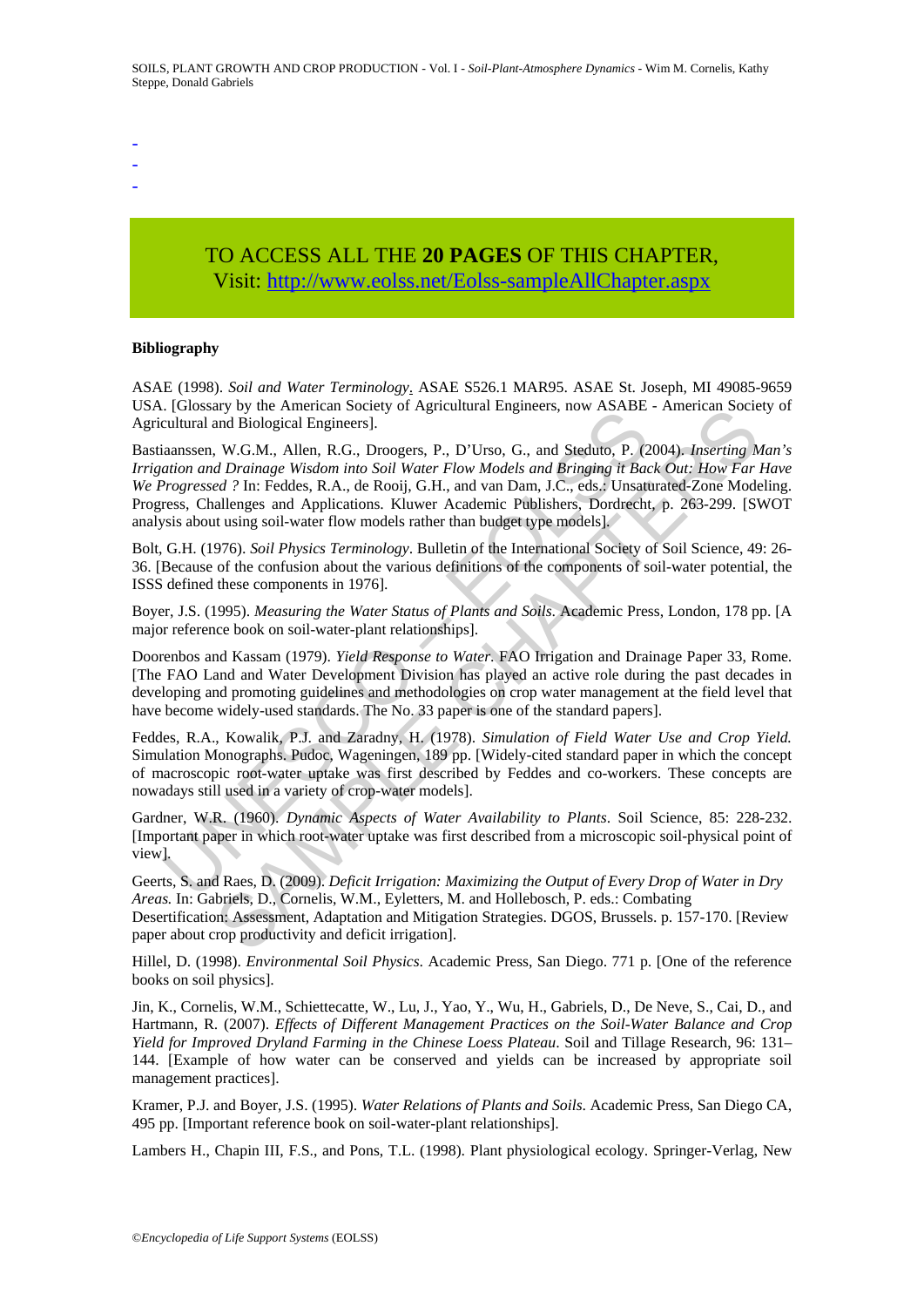York, 540 pp. (This is an important reference book on plant physiological ecology)

Maas, E.V. and Hoffman, G.J. (1977). *Crop Salt Tolerance : Current Assessment*. Journal of the Irrigation and Drainage Division, American Society of Civil Engineers, 103: 115-134. [Widelyrecognized paper which describes how salinity stress relates to soil-water electrical conductivity for various crops].

Maas, E.V. (1990). *Crop Salt Tolerance*. In: Tanji, K.K., ed.: Agricultural Salinity Assessment and Management. ASCE Manuals and Reports on Engineering practice 71, New York NY. [Paper summarizing the coefficient of the salinity stress - electrical conductivity function of many crops].

Molden, D. (2003). *A Water-productivity Framework for Understanding and Action*. In: Kijne, J.W., Barker, R. and Molden, D., eds.: Water Productivity in Agriculture: Limits and Opportunities for Improvement. International Water Management Institute, Colombo, Sri Lanka, pp. 1-18. [This book addresses improving water productivity to relieve problems of scarcity and competition to provide for food and environmental security].

Nobel, P.S. (1999). *Physico-chemical and Environmental Plant Physiology*. Academic press, San Diego  $CA, 2<sup>nd</sup> Ed, 474$  pp. Herefortant reference book on plant physiological ecology].

Shaxson, F. and Barber, R. (2003). *Optimizing Soil Moisture for Plant Production - The Significance of Soil Porosity.* FAO Soils Bulletin 79, Rome, 107 pp. [This FAO publication deals with increasing crop water productivity by various techniques. The focus is on soil management practices leading to improvement of physical soil quality and more particularly soil porosity].

Slatyer, R.O. and Taylor, S.A. (1960). *Terminology in Plant- and Soil-Water Relations*. Nature, 187: 922- 924. [Standard publication on plant- and soil-water relations terminology].

Steppe, K. (2004). *Diurnal Dynamics of Water Flow through Trees: Design and Validation of a Mathematical Flow and Storage Model*. PhD thesis, Ghent University, Ghent, 272 p [Mathematical evaluation of water dynamics in the soil and vegetation].

Taylor, S.A. and Ashcroft, G.M. (1972). *Physical Edaphology*. Freeman and Co., San Francisco CA, 533 pp. [Standard book on soil physics for agricultural production. It includes a widely-cited table with critical matric potentials for water stress].

**v**an Genuchten, Th.M. (1987). *A Numerical Model for Water and Solute Movement in and below the Root Zone.* Research Report 121. US Salinity Laboratory, Riverside. [A frequently cited paper describing macroscopic root-water uptake equations].

Veihmeyer, F.J. and Hendrickson, A.H. (1955). *Does Transpiration Decrease as the Soil Moisture Decreases?* Transaction of the American Geophysical Union, 36: 425-448. [Widely-cited paper for the definition of field capacity].

H, P.S. (1999). Physico-chemical and Environmential Plant Physiology. Acade, 474 pp. [This Falt prottant reference book on plant physiological ecology].<br>
2<sup>nd</sup> Ed., 474 pp. [Important reference book on plant physiological 1999). Physioc-chemical and Environmental Plant Physiology, Academic press, San I.<br>1999). Physioc-chemical and Environmental Plant Physiology, Academic press, San I.<br>1949 pp. Umportant reference book on plant physiological Wesseling, J.G. (1991). *Meerjarige Simulaties van Grondwateronttrekking voor Verschillende Bodemprofielen, Grondwatertrappen en Gewassen met het Model SWATRE*. Report 152, Winand Staring Centre, Wageningen. (in Dutch) [Report containing interesting data for water stress related water potentials. These data are widely adopted in computer models for simulation of water flow in SPAC].

#### **Biographical Sketches**

**Dr. Wim M. Cornelis** is Associate Professor in Soil Physics at Ghent University, Belgium. He is a member of the European Geoscience Union, the Belgian Soil Science Society, the International Soil Science Society, the World Association for Soil and Water Conservation and council member and treasurer of the European Society for Soil Conservation. His main expertise is in hydro-physical characterization of soils at various temporal and spatial scales, modeling of water and solute transport in soils, soil-water management and conservation of water, conservation, restoration and amelioration of physical soil quality, rainwater harvesting, and erosion by wind and water. He is active in various related research projects in all continents, with a specific focus on developing countries.

**Dr. Kathy Steppe** is Associate Professor in plant physiological ecology at Ghent University, Belgium. Her research is mainly directed towards a better understanding of plant functioning and the dynamic